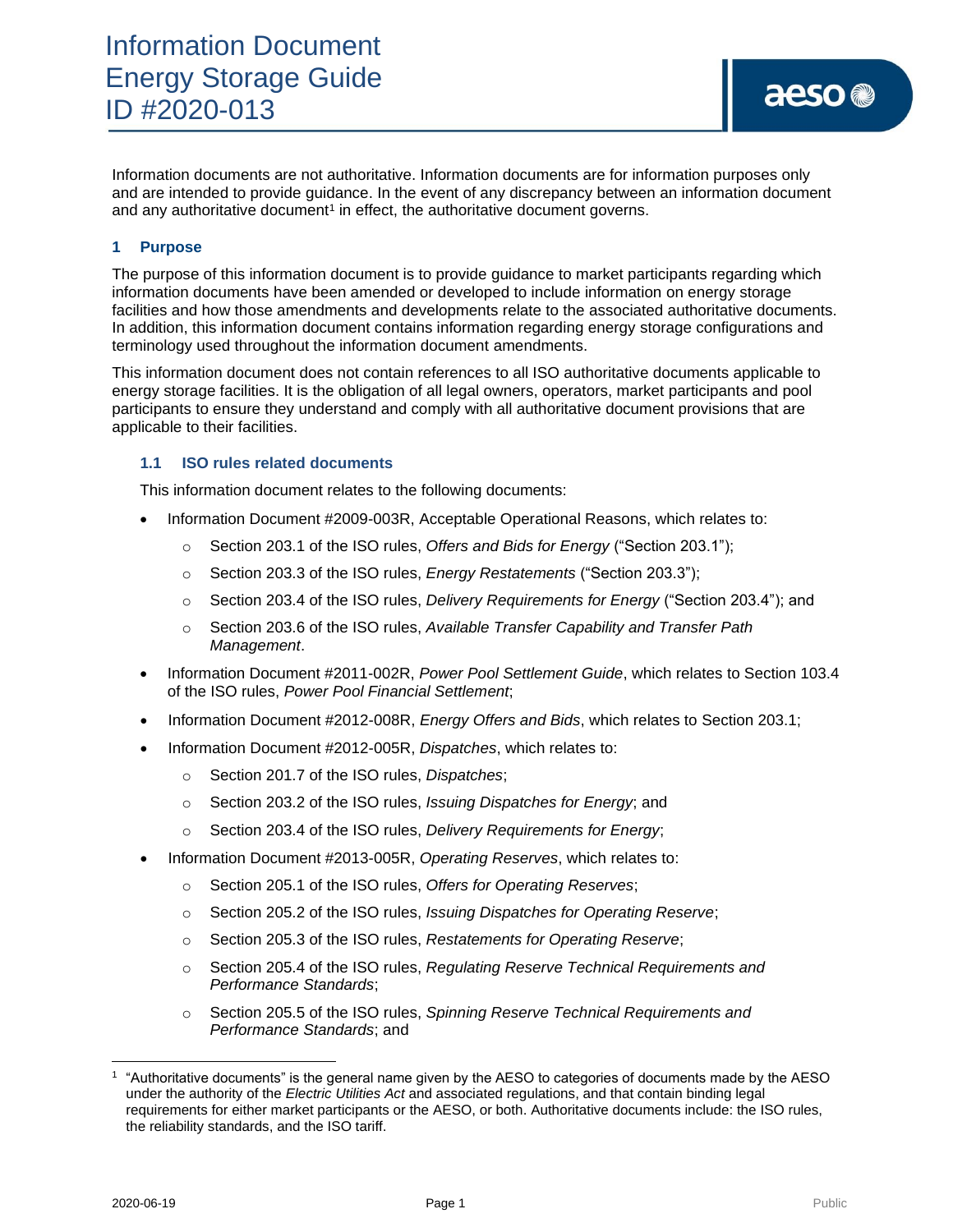- o Section 205.6 of the ISO rules, *Supplemental Reserve Technical Requirements and Performance Standards*;
- Information Document #2012-009R, *Restatements*, which relates to Section 203.3;
- Information Document #2013-003R, *Outages*, which relates to:
	- o Section 306.3 of the ISO rules, *Load Planned Outage Reporting*; and
	- o Section 306.5 of the ISO rules, *Generation Outage Reporting and Coordination*; and
- Information Document #2020-003R, *Performance Criteria for Energy Storage*, which relates to Section 505.2 of the ISO rules, *Performance Criterial for Refund of Generating Unit Owner's Contribution*.

### **1.2 Reliability Standard Related Documents**

Reliability standards and associated information documents that place requirements on aggregated generating facilities. See section 4 below for further information.

### **2 Asset Configuration for the Energy and Ancillary Services Markets**

This subsection refers to asset configuration treatment within the ISO rules and ISO tariff. For the purposes of participation in the energy and ancillary services markets within the current ISO rules and ISO tariff, the AESO considers an energy storage facility to be a generating unit or aggregated generating facility, as defined in the AESO's *Consolidated Authoritative Document Glossary*, when it is offering or exchanging energy or ancillary services in those markets. This treatment aligns with the Alberta Utility Commission's findings that although the existing legislation, *Hydro and Electric Energy Act* and *Electric Utilities Act,* does not specifically address a battery energy storage facility as a power plant or a generating unit, a battery energy storage facility does function as a power plant or generating unit since, like those facilities, a battery energy storage facility can produce electric energy from any source.<sup>2</sup>

As such, the AESO intends any reference to a generating source asset within the ISO rules to apply to energy storage facility.

### **2.1 Stand-Alone Energy Storage Site Configuration**

The AESO considers a stand-alone energy storage site to be a site with an energy storage facility and no other generation facility.

The AESO intends to treat a stand-alone energy storage facility as a generating unit or aggregated generating facility. As such, for participation in the energy market, operating reserve markets, and market settlement, the AESO expects to assign to a pool participant with a stand-alone energy storage facility both a source asset and a sink asset in relation to that facility.

### **2.2 Hybrid Site Configurations and Market Participation**

The AESO considers a hybrid site to be a site with a combination of an energy storage facility colocated with at least one other generating unit or aggregated generating facility that is not an energy storage facility.

A pool participant with a hybrid site may choose to offer all the generating facilities on site as a single source asset; or to offer each generating facility as a separately registered source asset. The choice to combine or separate facilities as one or multiple source assets may require modification of the physical configuration of the site, including the point(s) of connection to the interconnected electric

<sup>&</sup>lt;sup>2</sup> AUC Decision 25205-D01-2020, eReserve1 Battery Energy Storage Power Plant Project, TERIC Power Ltd., April 6, 2020.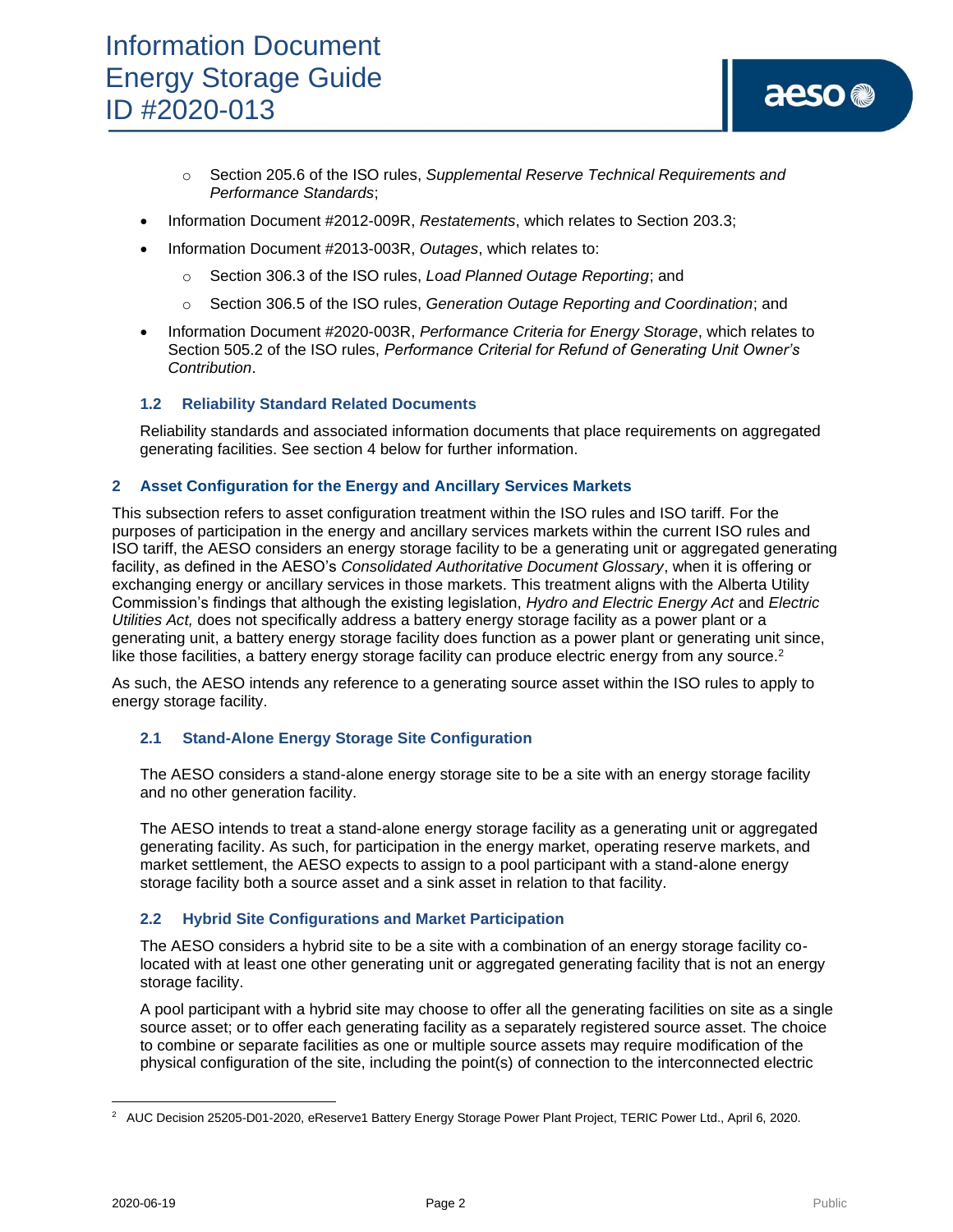system and the integration of the technologies (for example, for AC- or DC-coupled equipment). Market participants are encouraged to initiate conversations about hybrid site configuration with the AESO early in the connection process to ensure adequate time to address these matters.

If the hybrid site is directly connected to the transmission system, each source asset will correspond to a unique point of supply at which system access service is provided. An energy storage facility may charge from either the interconnected electric system or from another co-located pool asset on the hybrid site. A pool participant choosing to operate the energy storage facility as a separate source asset from other on-site generating facilities will require appropriate metering and measurement points to reflect the multiple points of supply that are necessary. Metering and measurement point considerations are project-dependent and may add complexity to the configuration and operation of a hybrid site. As noted above, market participants are encouraged to initiate conversations about hybrid site configuration with the AESO early in the connection process to ensure adequate time to address these matters.

### **2.2.1 Renewable Hybrid Site Configurations**

The AESO considers a renewable hybrid site to be a site with a combination of an energy storage facility co-located with a wind or solar aggregated generating facility. Similar to a hybrid site as discussed above, a pool participant may choose to offer the energy storage facility as a source asset separate from the wind or solar aggregated generating facility; or offer all generating facilities on site as a single source asset.

Pool participants are expected to meet the dispatch requirements placed on generating units and aggregated generating facilities as described in Section 203.4 of the ISO rules, *Delivery Requirements for Energy*. If a pool participant chooses to offer as a single source asset, the size and configuration of the energy storage facility and renewable hybrid site determine the allowable dispatch variance for that source asset as further discussed in Information Document #2012-005R, *Dispatches*.

The configuration of the renewable hybrid site will also determine the method by which the AESO will calculate the availability assessment used to determine the refund of GUOC, as discussed in Information Document #2020-003, Performance Criteria for Energy Storage.

### **3 State of Charge**

This subsection refers to state of charge treatment within the ISO rules. The AESO has adopted the phrase "state of charge" to describe the level of charge of an energy storage facility relative to its capacity. In its information documents, the AESO refers to state of charge in relative percentage terms. The normal operating limits of an energy storage facility are represented as, in relative terms, 100% when an energy storage facility is completely charged and 0% when an energy storage facility is completely discharged. These relative terms of 100% and 0% are not intended to represent an absolute state of charge.

The AESO will include the normal operating limits in the applicable functional specification for the energy storage facility. Real-time state of charge information will be provided to the AESO through SCADA.

### **4 Application of Reliability Standards to Battery Energy Storage Facilities**

For the purposes of applying the requirements for Alberta reliability standards, a battery energy storage facility will be considered an aggregated generating facility.

If a battery energy storage facility is installed with another aggregated generating facility and system access service(s) for these facilities is provided through a common switchyard, then the AESO will use the combined maximum authorized real power rating of these facilities (i.e. maximum authorized discharging power for the battery energy storage facility plus maximum authorized real power for the aggregated generating facility) in determining the applicability of a reliability standard to each of these